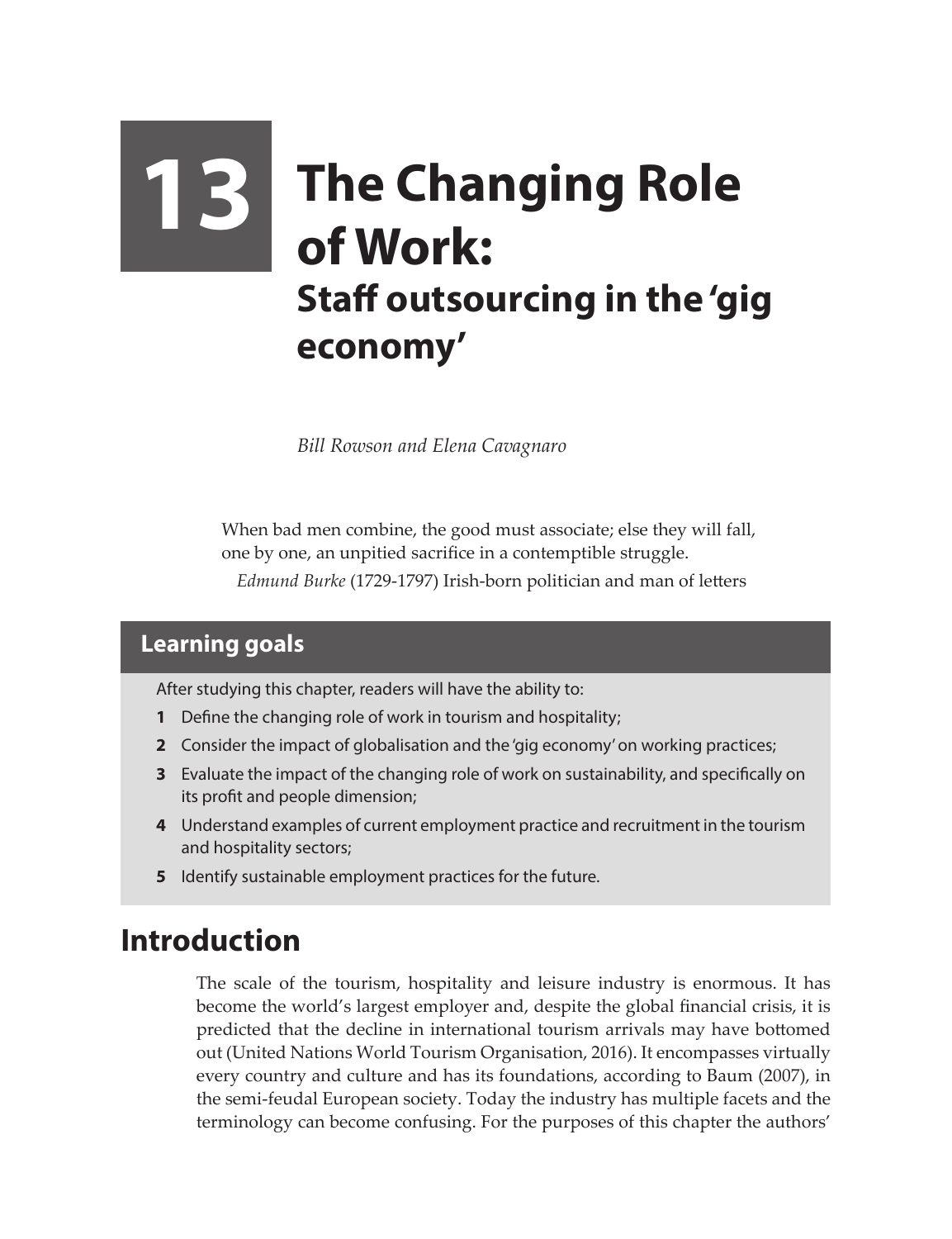will use the terms tourism, hospitality, lodging and hotel industry, which will be deemed to include the leisure industry, interchangeably. These industries include multinational companies such as McDonald's, Marriott, Hilton, IHG and Accor, as well as smaller national companies, and the hospitality industry in particular as an array of independent businesses (Rowson *et al.*, 2016; Rowson and Lashley, 2012; Davidson *et al.*, 2011).

Fundamentally, this chapter explores how human resources in the tourism and hospitality sectors are utilized by individual organisations and how recruitment practices are changing under the pressure of socio-economic developments such as globalization. In doing so the authors bring together key issues that individually and collectively have substantial implications for the various parties to the employment relationship. First, the chapter considers organisational arrangements and policies for the effective utilization of human resources within companies, including areas such as flexible employment contracts, outsourcing, zero hour contracts, and quasi-self-employment roles (the so called 'gig economy'). Second, it discusses how globalization and the rise of the 'gig economy' have impacted on employment policies in tourism and hospitality organisations throughout the world. Although at first these may seem discrete areas, it can be shown how they connect with each other. The focus of this chapter is on outsourcing. For a discussion of challenges and opportunities connected to staff directly employed by a hospitality organisation, you may wish to consult Chapter 12.

Following the general lay out of the book, the chapter starts by highlighting sustainability challenges related to these developments, then it presents two best cases and finally looks at possible ways to address these challenges.

## **Main sustainability challenges**

Intransigent human resource issues remain at the forefront of global tourism's challenges (Baum, 2015). In 2007 *Tourism Management*, a leading international journal, published a detailed assessment of the state of play with respect to human resources in tourism, with the somewhat pessimistic sub title of '*Still waiting for change*' (Baum, 2007). The assessment's conclusion was that, in a world of increasing social, economic, political and technological churn, not least within tourism, some dimensions of people management and the role of human resources appeared to be frozen in time (Baum, 2007). Furthermore, and perhaps unfortunately, the reputation of the tourism and hospitality sector as an employer remained very mixed: there was some evidence of very good employment practice, but there was also a widespread perception by many potential employees in hospitality and tourism of poor pay, challenging working conditions and limited opportunities for growth and development particularly for women and minorities (Baum, 2007). More than ten years later the picture has not changed dramatically. Authors keep pointing at the poor perception that potential employees have of the industry, and at the consequences for the labour market of the financial crash